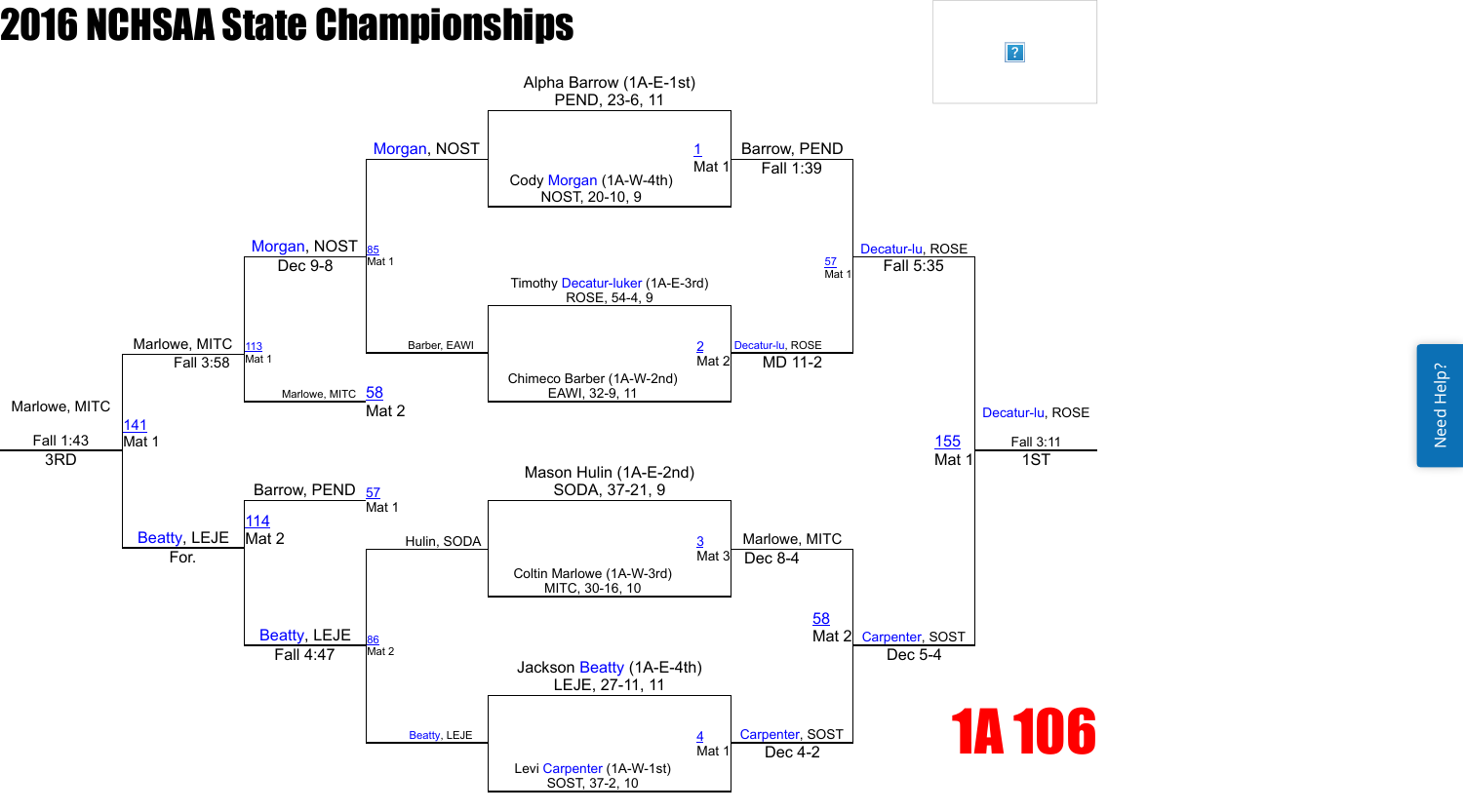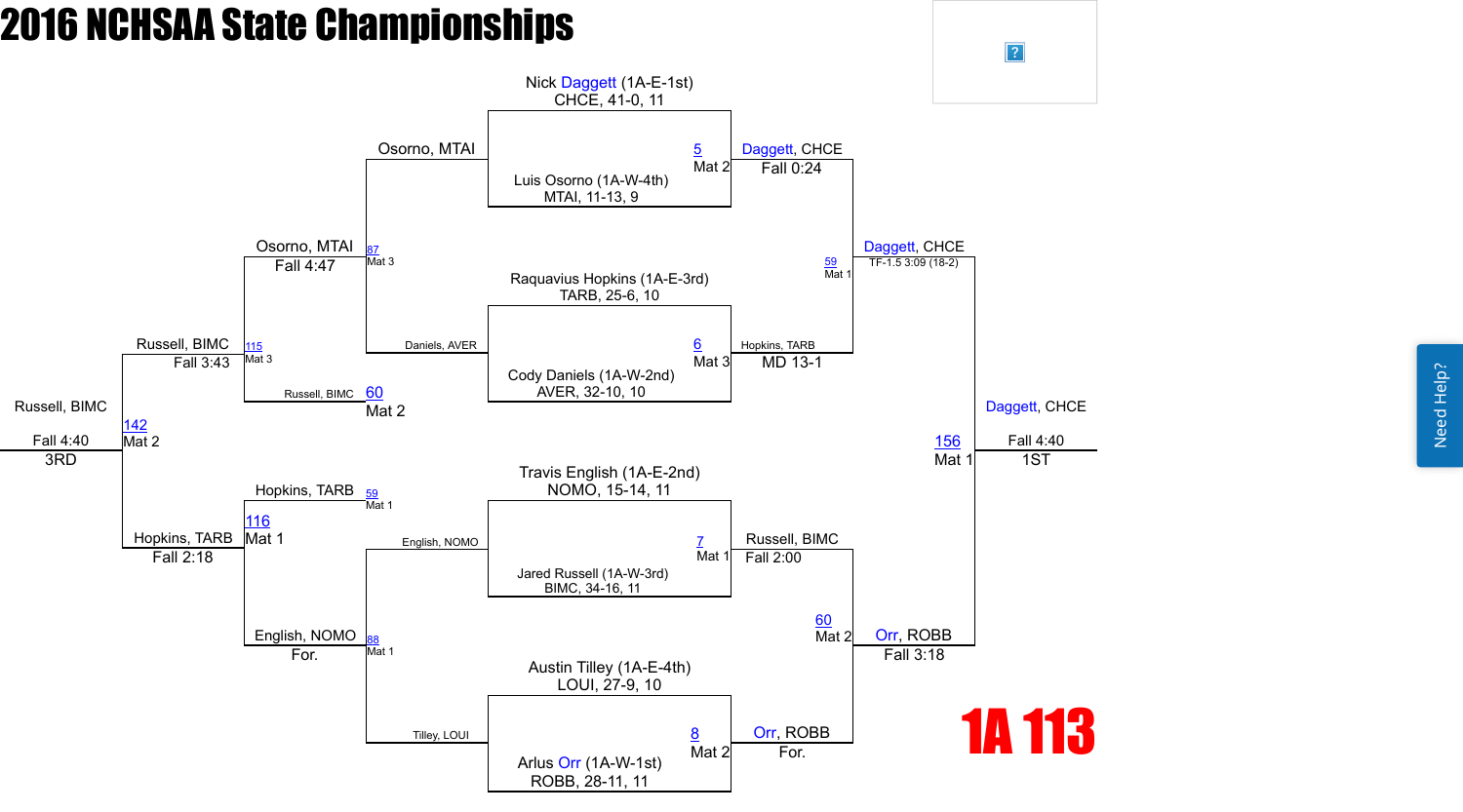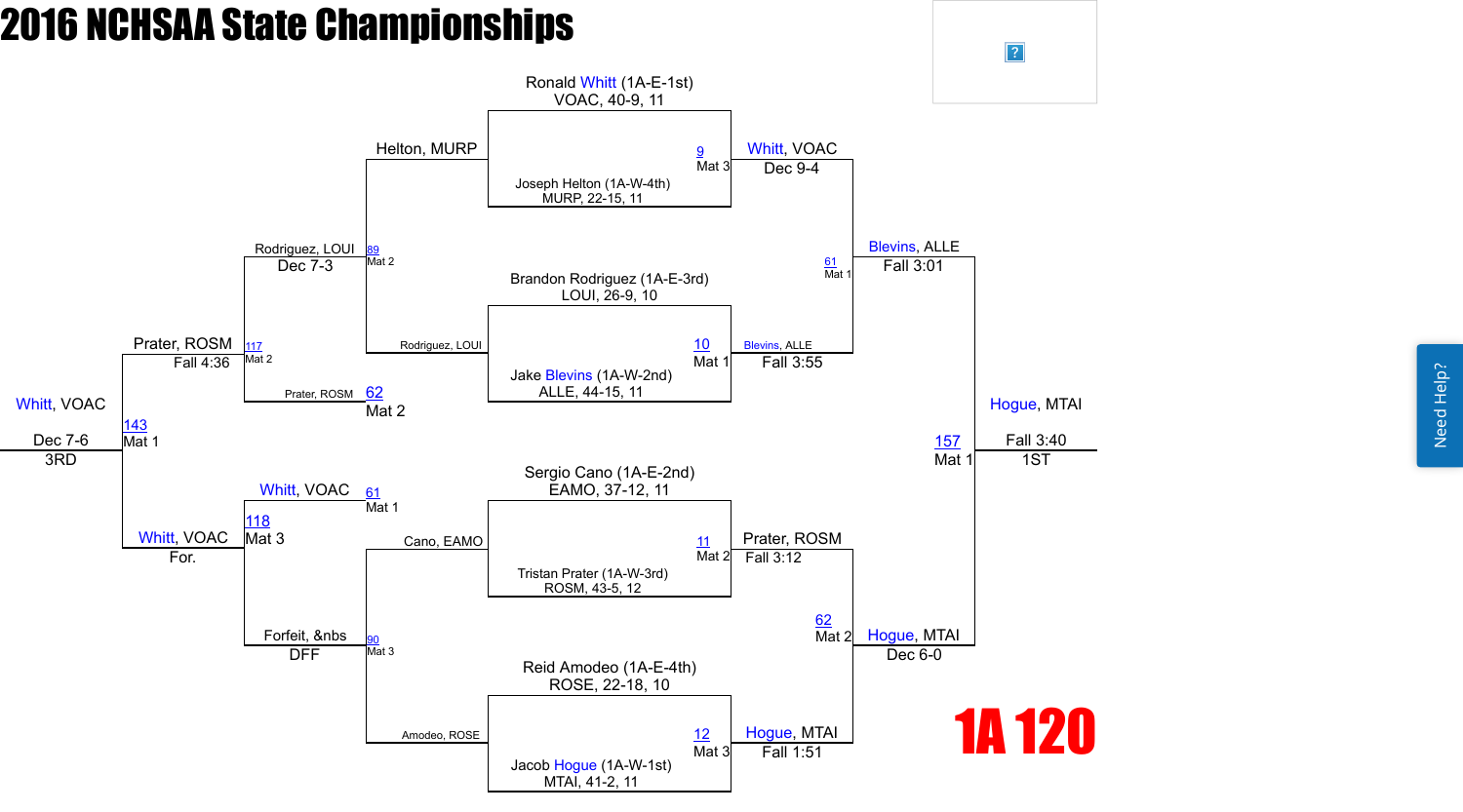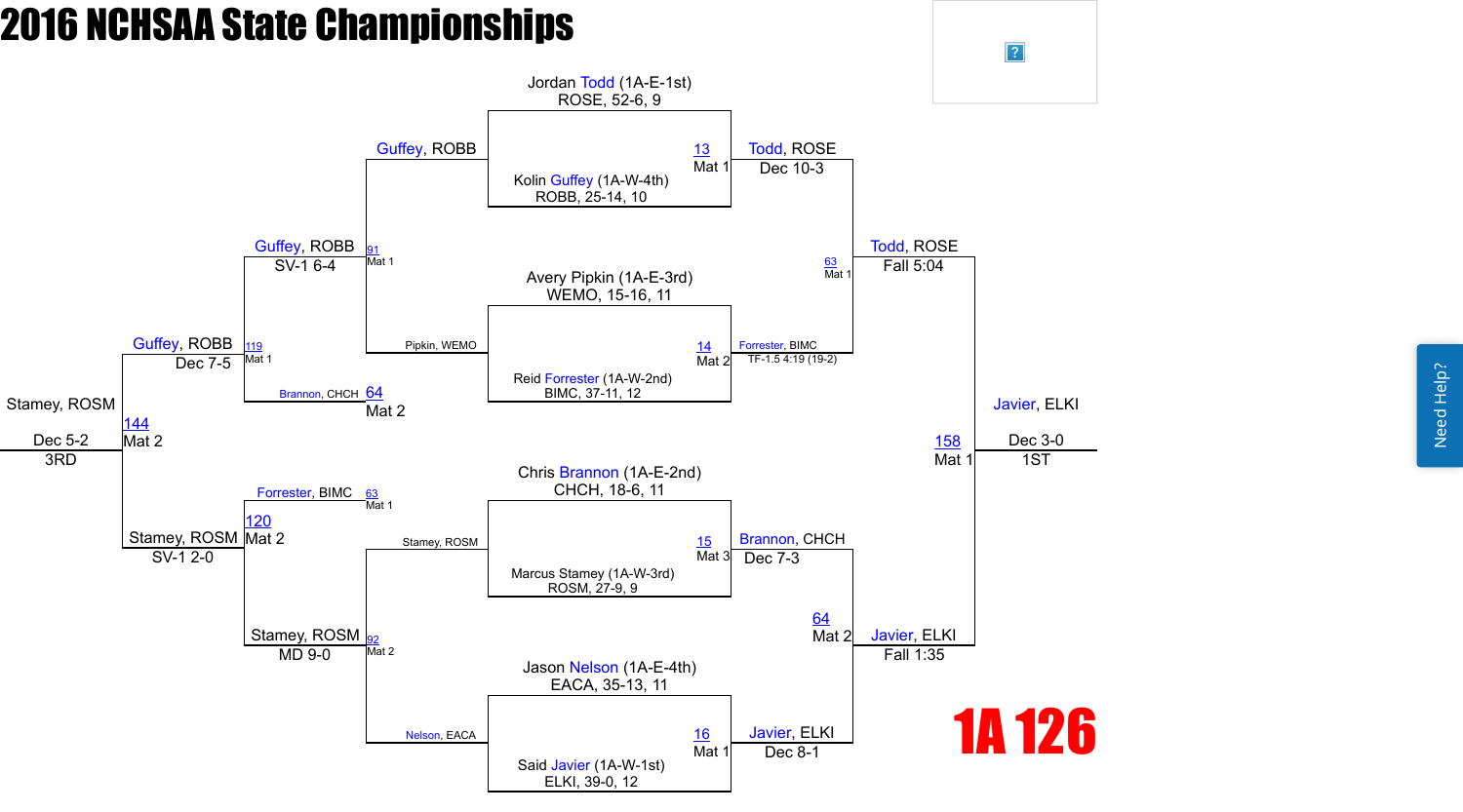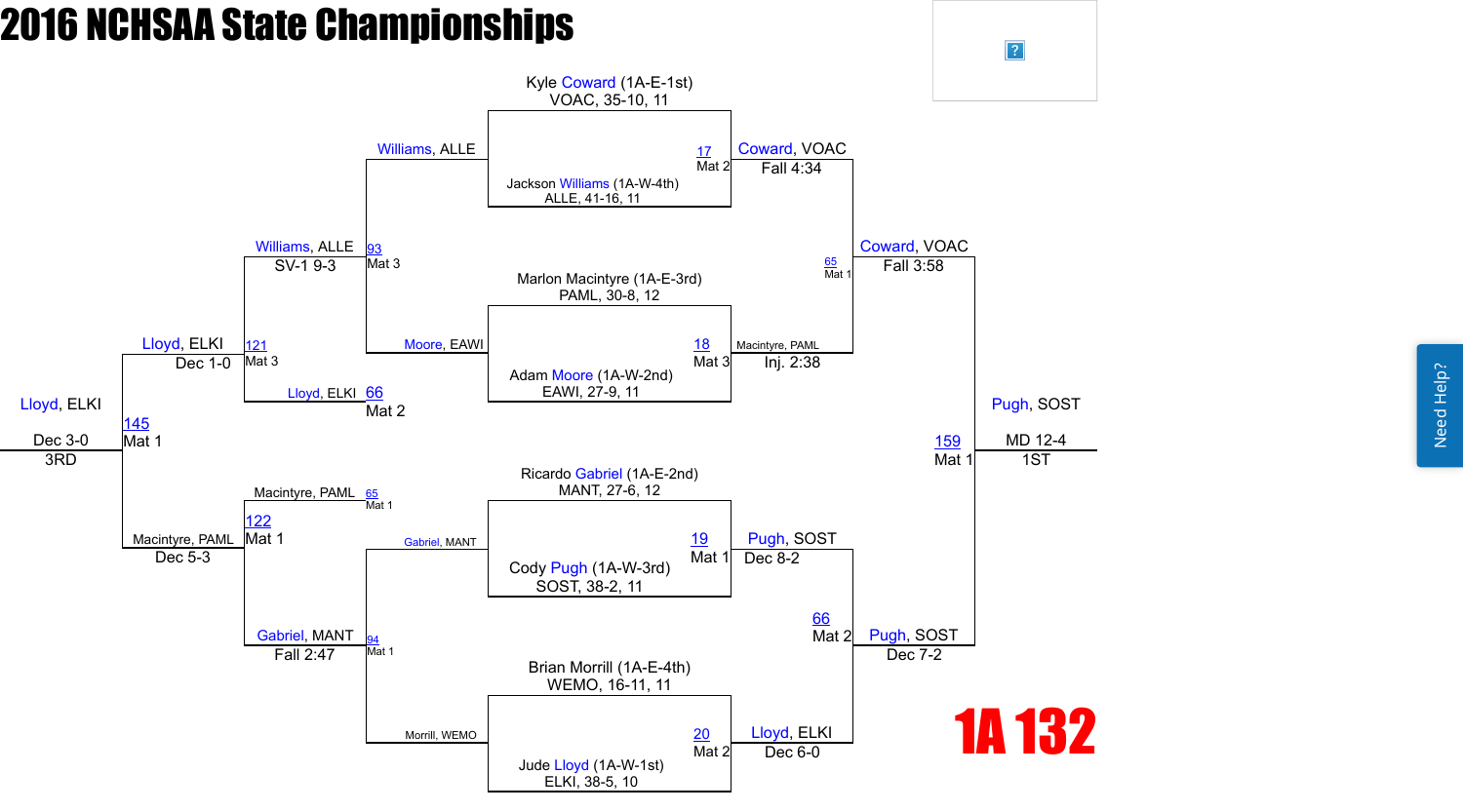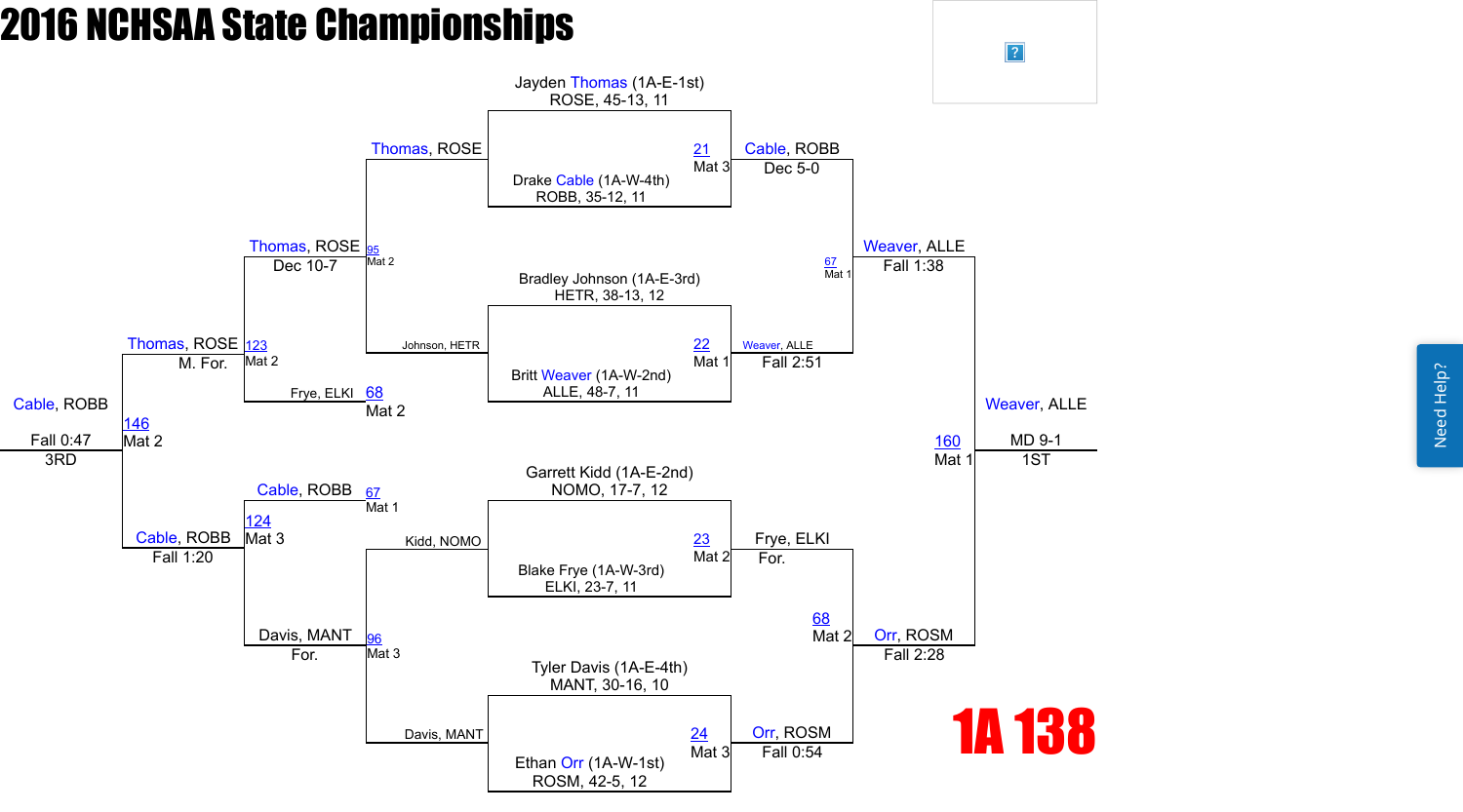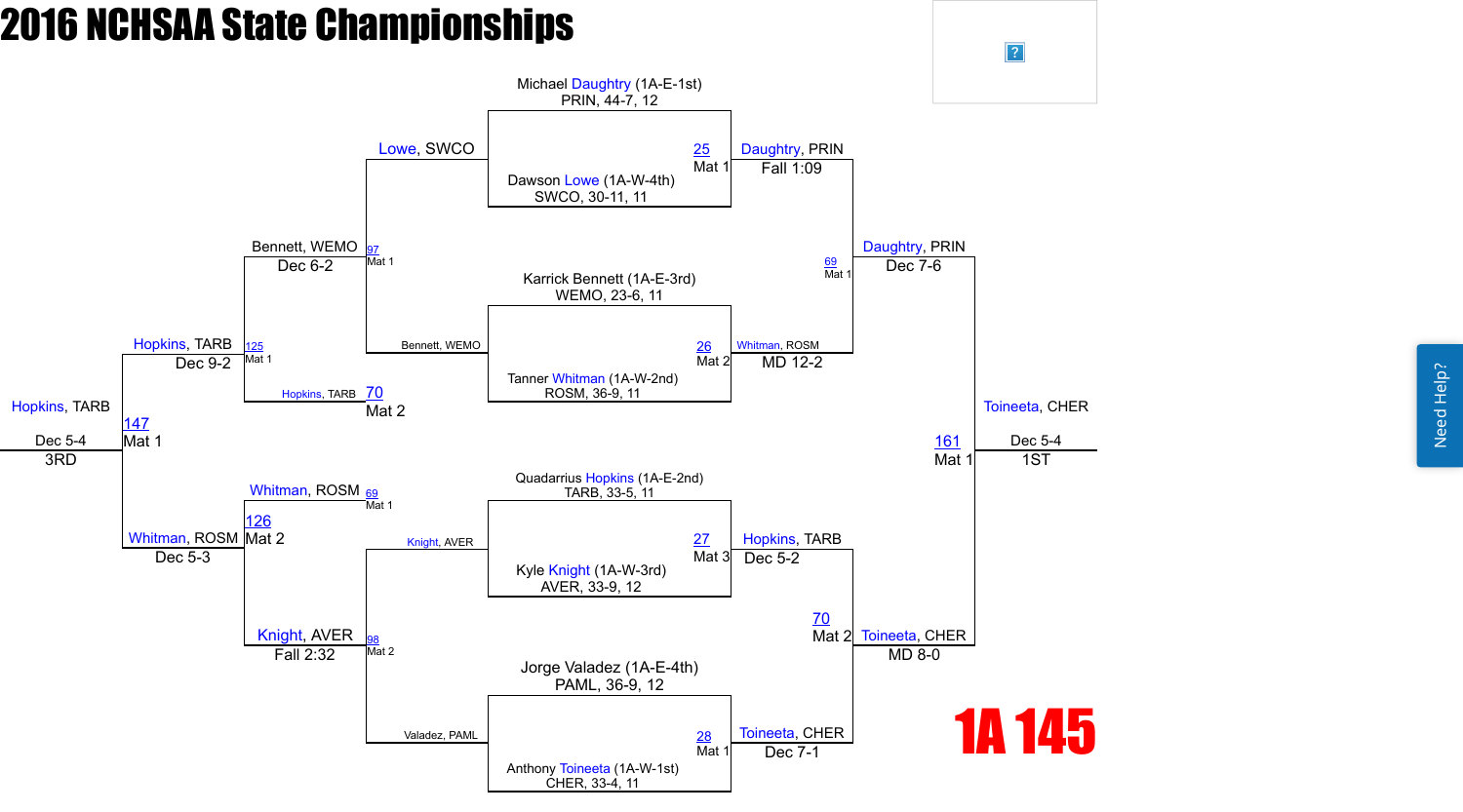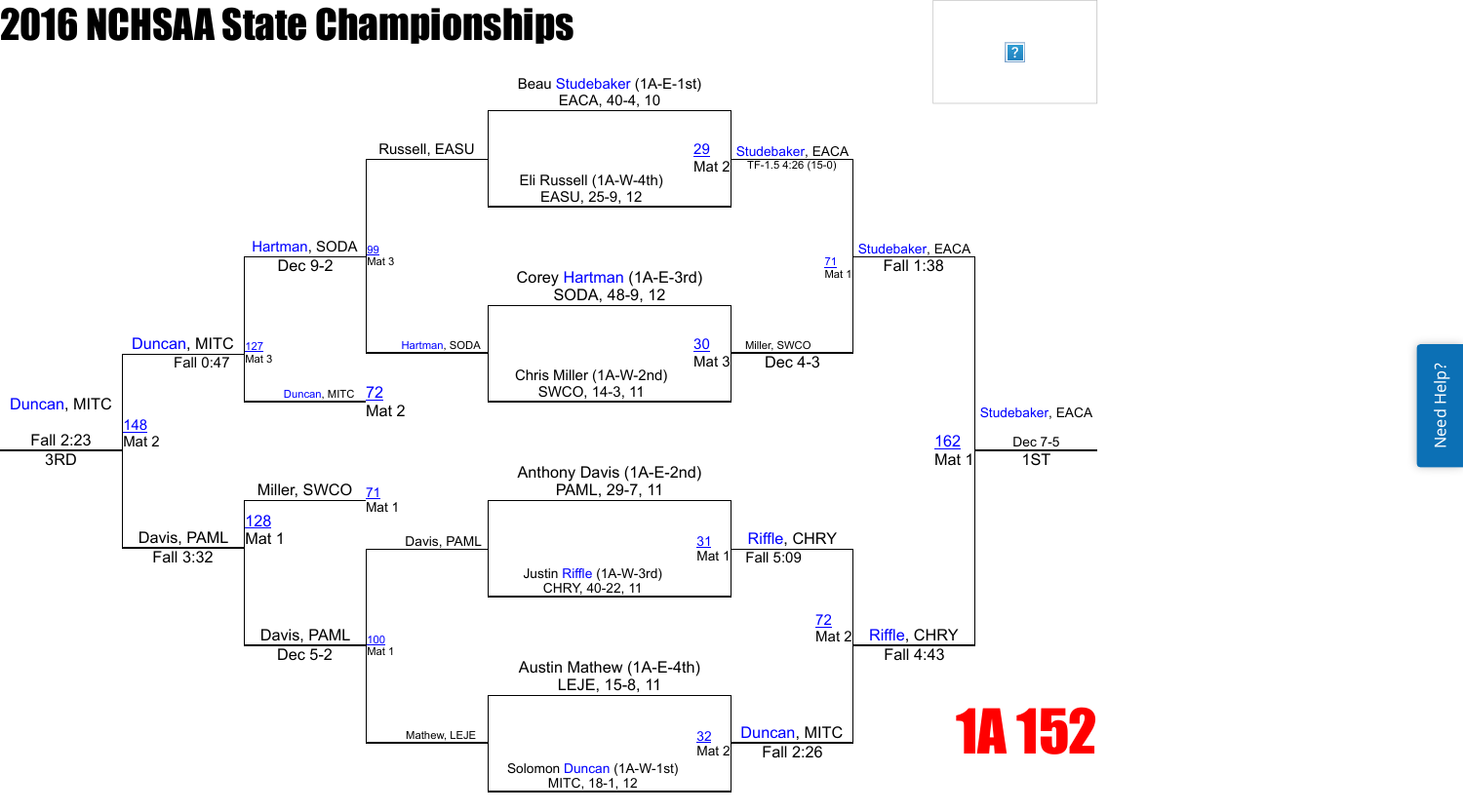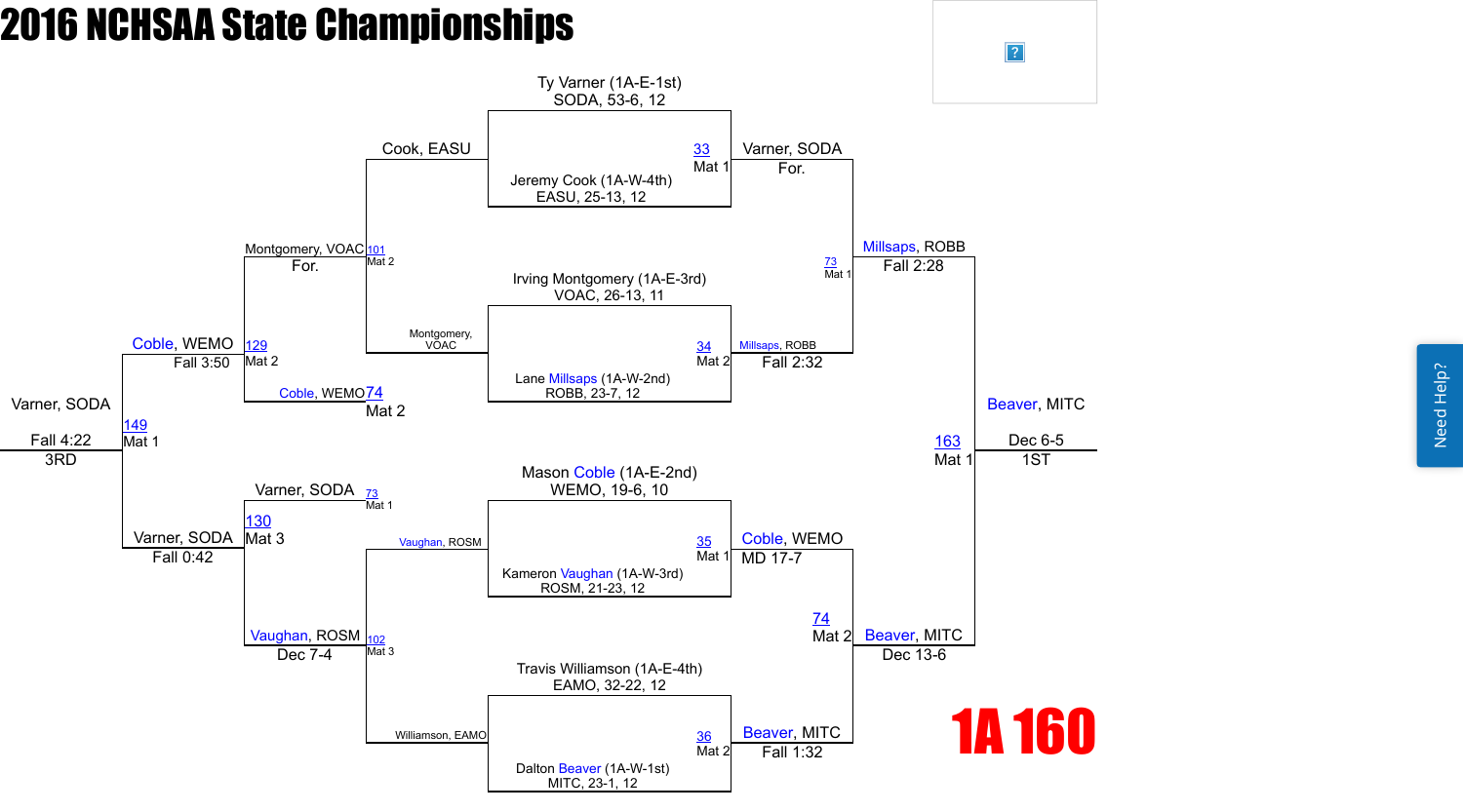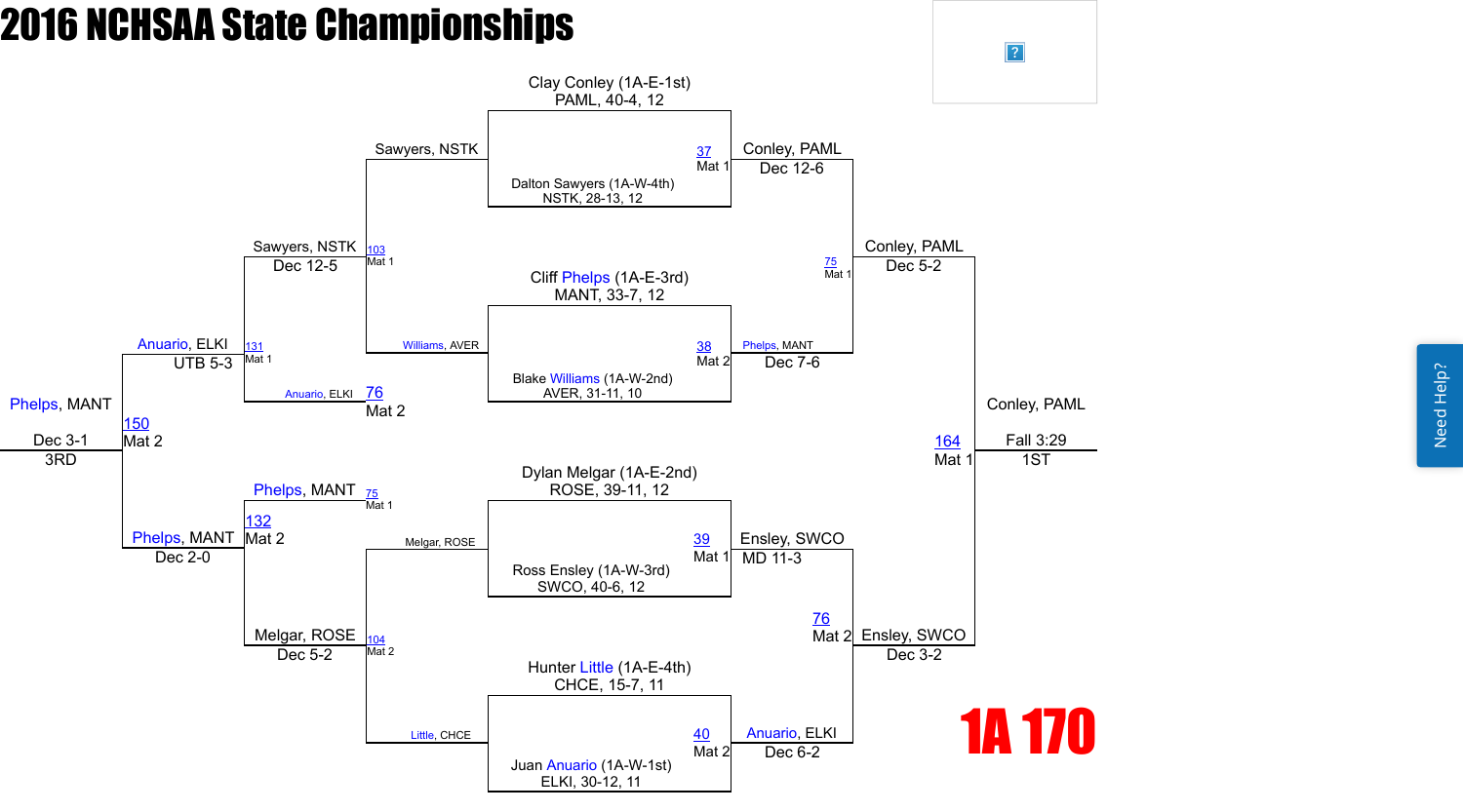Need Help? Need Help?



 $\boxed{?}$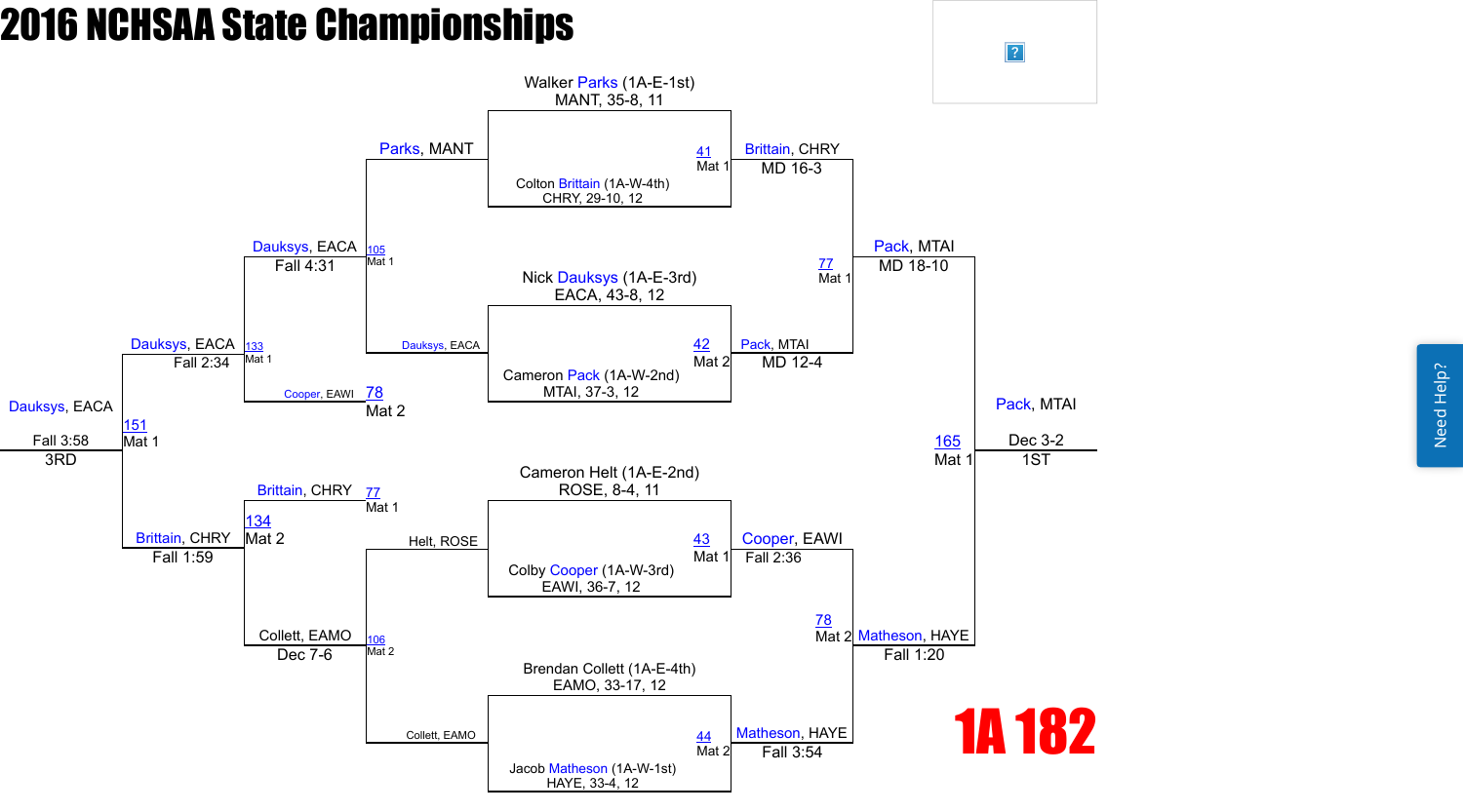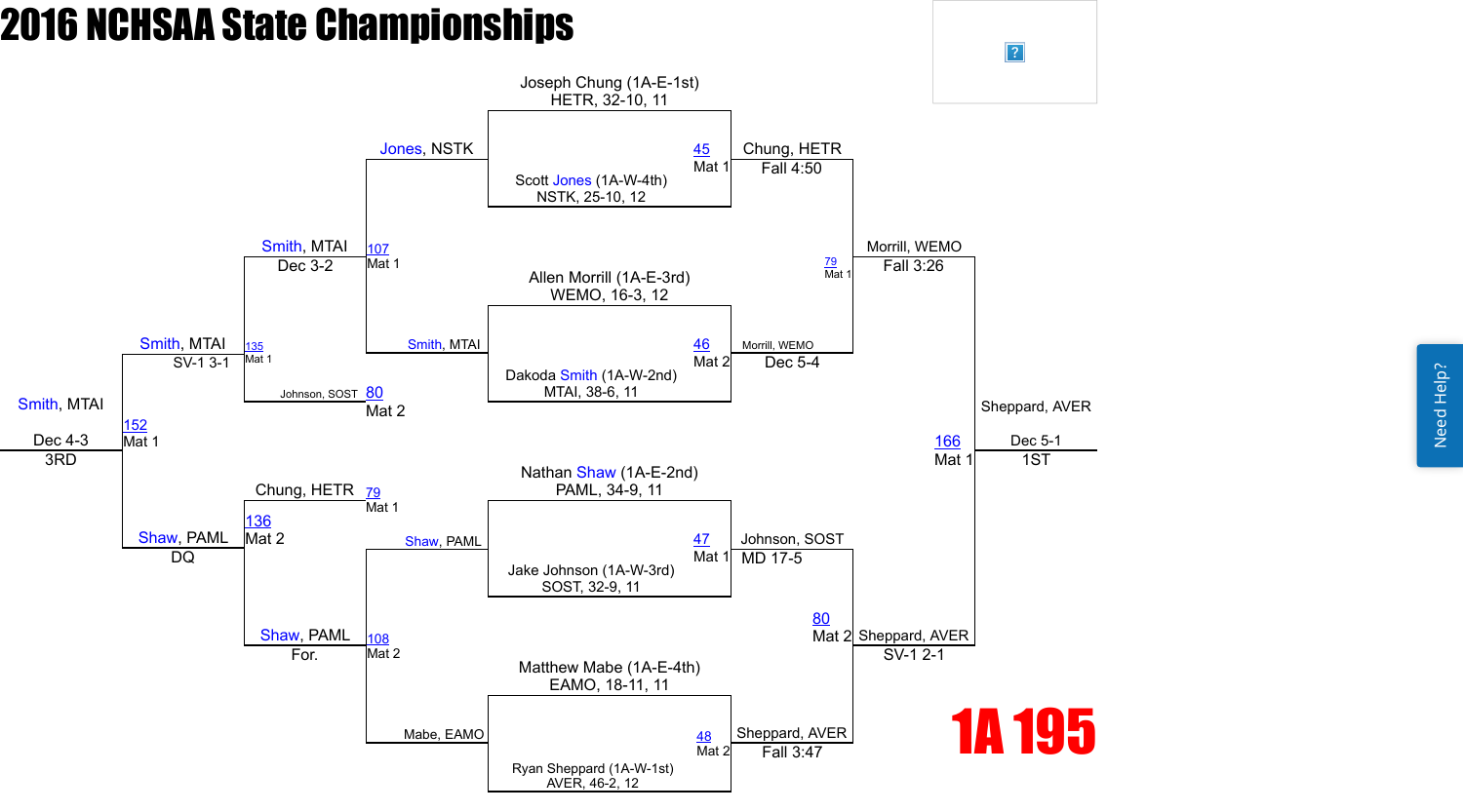Need Help? Need Help?



 $\boxed{?}$